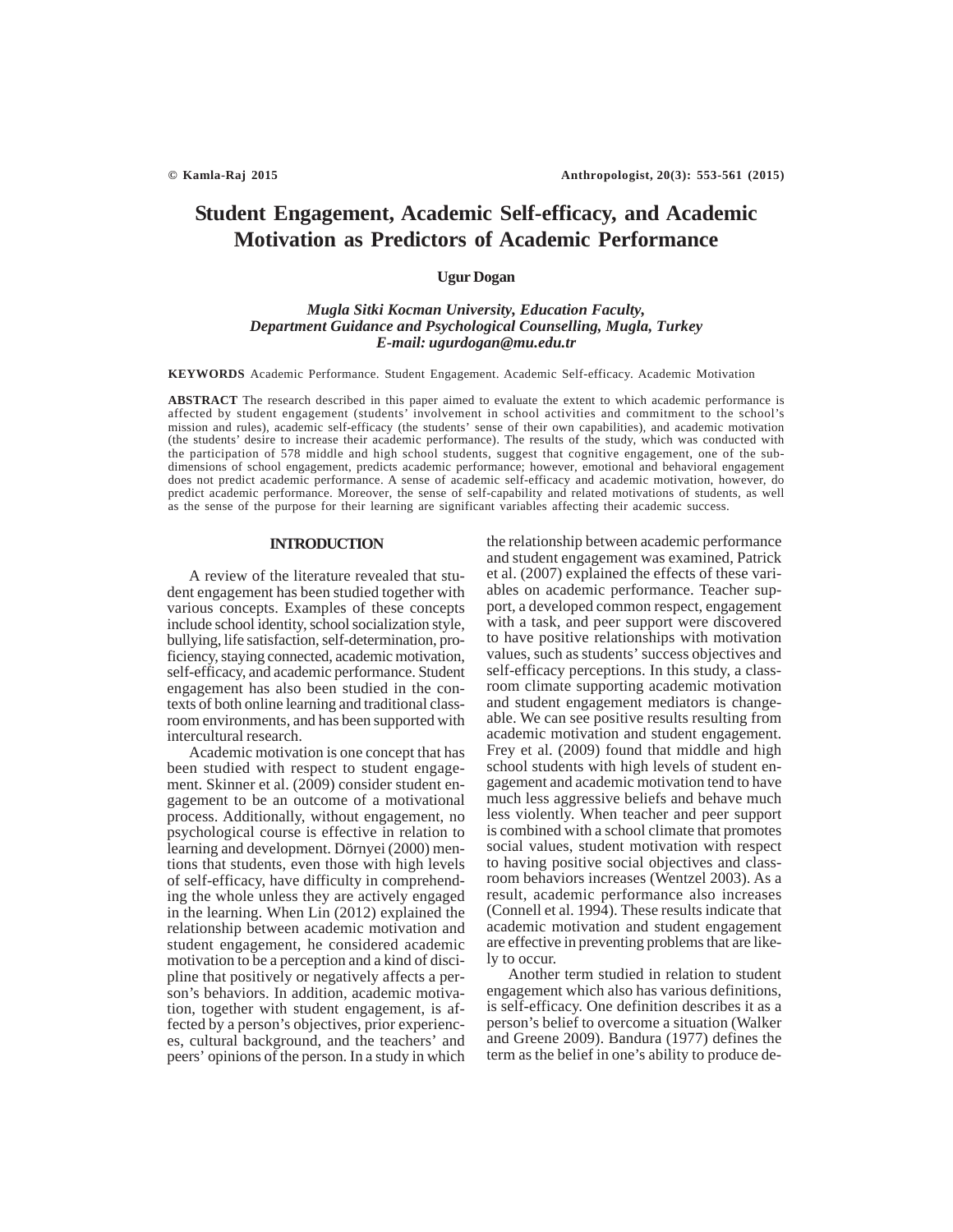sired academic results. If a student believes he can complete a task, he will have stronger engagement with this task. Conversely, if students have little confidence knowing that they can complete a task, they consider the task to be unnecessary, and consequently do not want to spend time and energy on it. As a result of this, they do not engage in such task. After Bandura presented his definition, the relationship between self-efficacy and academic success was noted (Zimmerman and Bandura 1994). According to research results, students with high levels of engagement have more self-efficacy than those with lower levels of engagement; these students were observed to have spent more time on learning (Eccles et al. 1993). Based on these related findings, self-efficacy is effective in reaching objectives (Greene et al. 2004) and in increasing academic success (Turner et al. 2002). Students with high levels of self-efficacy demonstrate positive social behaviors, both directly and indirectly (Bandura 2006), and prefer deep learning to superficial learning (Liem et al. 2008). In research studies of student engagement and selfefficacy, these variables were seen to be highly related (Majer 2009; Thijs and Verkuyten 2008). The relationship between student engagement and self-efficacy is more significant in high school students; identity development and increased self-determination were shown to be reasons for this difference. Additionally, self-efficacy is less effective on academic performance in primary and middle school students (Multon et al. 1991).

Academic success positively affects students in a variety of ways: Productivity and success, intellectual skills, personal motivation, the effort on the work, having a prestigious job, and career dynamism are positively related to academic success (Pascarella and Terenzini 2005). Ransdell (2001) discussed the variables affecting academic performance. Examples of these variables were given as verbal and quantitative skills, self-confidence, test-solving skills, willingness to study, family support, and time spent on classroom activities. Tinto (1993) suggests that, if students exert effort on their academic work, spend time on studying, and take pains to develop their skills and behaviors-in other words, if they engage-they will be successful. According to the relevant research, one of the most important predictors of academic success is student engagement. Also, student engagement is a predictor of school behaviors (Finn 1993; Mounts

and Steinberg 1995; Voelkl 1995). Additionally, students with high levels of engagement have higher GPAs and test scores (Goodenow 1993) and are less likely to drop out (Croninger and Lee 2001), whereas students with low levels of student engagement can have long-term issues, such as spoiling behaviours in class, absenteeism, and dropping out (Lee et al. 1997; Steinherg

#### **Purpose of the Study**

et al. 1996).

The research aimed to explore the relations among student engagement, academic performance, self-efficacy, and academic motivation in middle and high school students and to reveal whether student engagement, self-efficacy, and academic motivation predict academic performance.

### **METHODOLOGY**

This research employed correlational design to see the relations among variables in the present study. In a correlational design, variables are measured and the data obtained from the measurement process is analysed to see whether the variables are related.

### **Research Group**

This research was conducted during the spring semester of the 2013–2014 academic year with 578 students (354 girls - 62% and 224 boys - 38%),who enrolled in Grades 7 through 11, and from a variety of middle and high schools in 4 cities in Turkey. The students' age means are 16.7.

# **Instrumentation**

### *Information Request Form*

 Students were asked to note their school name, grade, and gender for the purpose of collecting demographic information, as well as their GPA for the purpose of evaluating their academic performance.

# *Student Engagement Scale*

This scale was developed by Dogan (2014) and conducted on 400 middle and high school students. The scale, consisting of 31 items and 3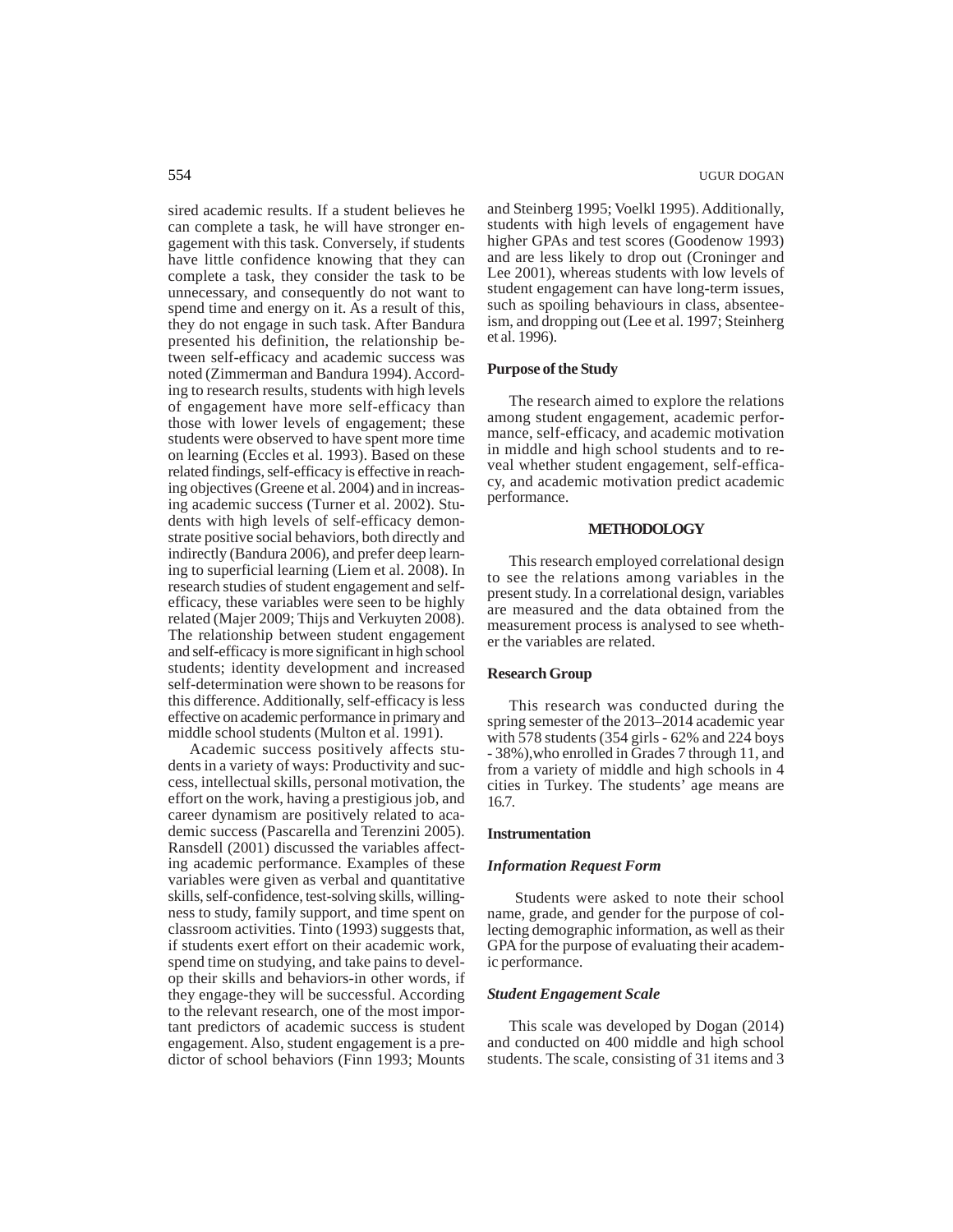sub-dimensions (cognitive, emotional, and behavioral engagement), accounted for 46.74 percent total variance. In the reliability study, internal consistency coefficients were.91 for the whole scale, .88 for cognitive engagement, .88 for emotional engagement, and .86 for behavioral engagement. Additionally, the test-retest reliability study resulted in a correlation of .77 between two studies. Another process was to use an upper 27 percent -lower 27 percent method, which demonstrated that the results differed for each of the items. In student engagement scale as a 5-point Likert Scale, 5 means definitely agree, while 1 mean definitely disagree. As a result of the analysis in SPSS 19, Scale's Cronbach Alpha value was calculated .86.

#### *Academic Motivation Scale*

This was developed by Bozanoglu (2004) and conducted on 757 high school students. The scale consists of 20 items and accounts for 42.2 percent total variance. It features 3 factors: "selfdiscovery," "using the knowledge," and "discovery." Internal consistency changes between .72 and .88 in both factors and total. In an upper 27 percent -lower 27percent comparison analysis, all the items differed, and the test-retest reliability study resulted in a reliability score of .87. As a result of the analysis in SPSS 19, Scale's Cronbach Alpha value was calculated .92.

# *Expectancy of Self-efficacy for Adolescents Scale*

This scale was developed by Muris (2001) and was translated and adapted into Turkish by Çelikkaleli et al. (2006). The scale is a 5-point Likert Scale consisting of 23 items and 3 factors. These factors are "Academic Self-Efficacy Expectancy", "Social Self-Efficacy Expectancy," and "Emotional Self-Efficacy Expectancy." The correlation between the academic self-efficacy expectancy subscale, the social self-efficacy expectancy, and emotional self-efficacy expectancy was found to be .39 and .34, respectively; the correlation between social self-efficacy expectancy and emotional self-efficacy expectancy was.42. Academic self-efficacy expectancy and the whole scale correlation were calculated as .74. In the reliability study of the scale, the internal consistency coefficient was .64, and the testretest correlation was .77. In this research, all the students in the sample group completed the "Expectancy of Self-efficacy for Adolescents Scale,"

and in the analysis, academic self-efficacy expectancy subscale data were evaluated. As a result of the analysis in SPSS 19, Scale's Cronbach alpha value was calculated .91.

### **Data Analysis**

The analysis used the Pearson product-moment correlation coefficient (r) to calculate the relationship between the variables, and used multiple regression analysis to identify whether student engagement sub-dimensions predict academic performance variance. Simple regression analysis was used to identify whether academic self-efficacy and academic motivation predict academic performance.

Before analyzing the data, a test was conducted to determine whether multiple regression analysis would be applicable. Durbin-Watson (D-W) statistics were used to test the autocorrelations between variables, and the result was D-W  $= 1.57$ . As this value shows a change between 1.5 and 2.5, it can be assumed that there are no autocorrelations between the variables (Field 2005). On the other hand, to identify outliers, data 3 values which are lower and higher than the average standard deviation were omitted from the data set. No outliers were found in the data set. For the analysis, SPSS 19 software was used.

# **RESULTS**

In this part of the research, findings included a relationship between the students' academic performance and student engagement sub-dimensions (cognitive, emotional, and behavioral), academic self-efficacy, and academic motivation, as well as how these variables predict academic performance.

Descriptive findings and correlation coefficients which are related to students' academic performance, cognitive, emotional, behavioral engagement, academic self-efficacy, and academic motivation are shown in Table 1.

An evaluation of Table 1 reveals that the academic performances of the students have a positive relationship with cognitive  $(r = .36)$  and emotional engagement ( $r = .19$ ), with academic self-efficacy  $(r = .50)$ , and with academic motivation  $(r = .11)$ . One can also see that academic performance has a meaningful relationship with behavioral engagement  $(r = .13)$  ( $p < .01$ ). These findings indicate that academic performance, cognitive and emotional student engagement, academic self-efficacy, and academic motivation are positively changing variables, whereas the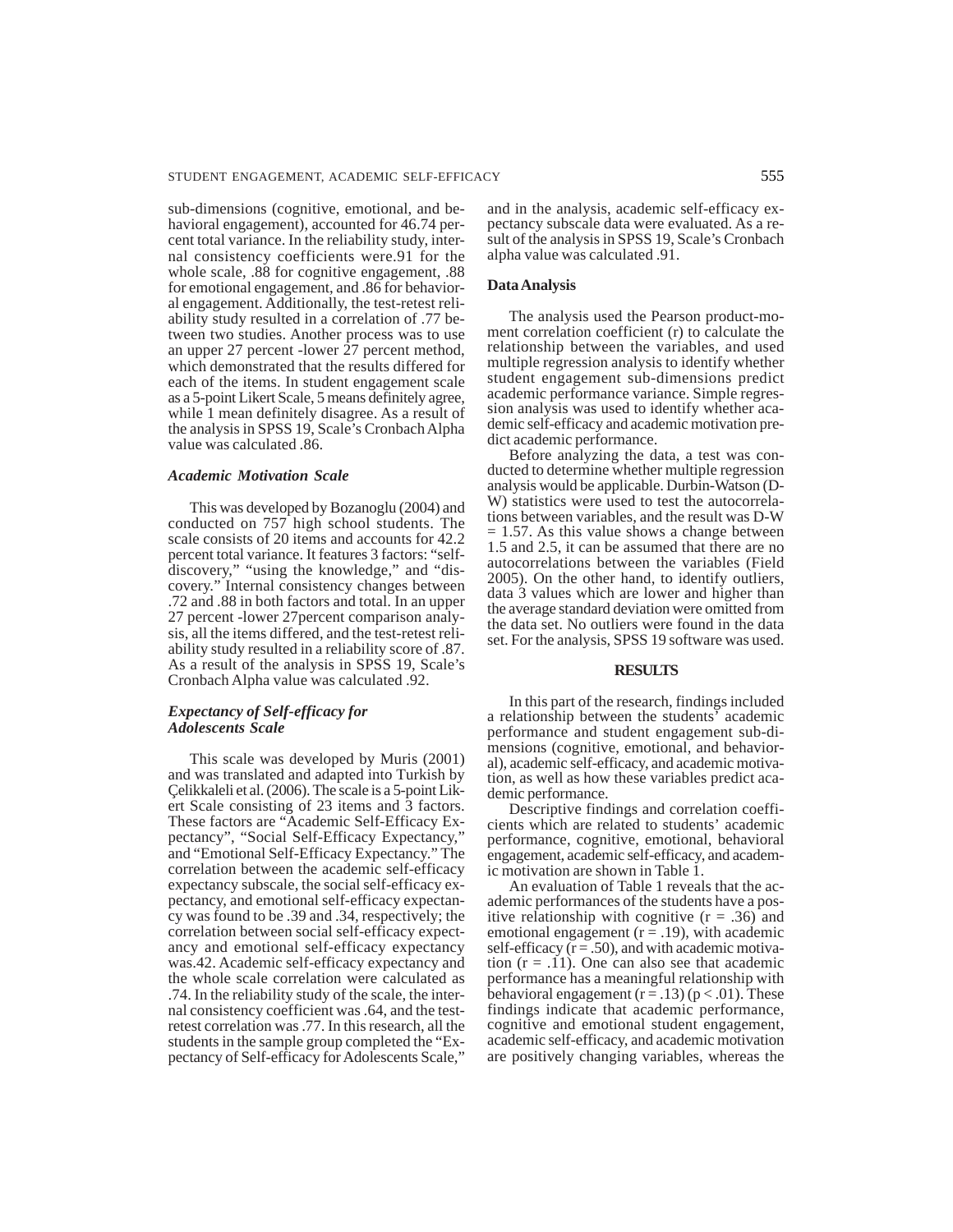**Table 1: Descriptive findings and correlation coefficients of academic performance, subdimensions of student engagement (cognitive, emotional, and behavioral), academic self-efficacy, and academic motivation**

| Variables                                                                                             | Mean                                      | Ss                                    |                                      |                          |                          |                    |     |  |
|-------------------------------------------------------------------------------------------------------|-------------------------------------------|---------------------------------------|--------------------------------------|--------------------------|--------------------------|--------------------|-----|--|
| 1-Academic performance<br>2-Cognitive engagement<br>3-Emotional engagement<br>4-Behavioral engagement | 72.88<br>45.47<br>38.46<br>20.85<br>28.49 | 12.65<br>8.93<br>7.96<br>4.71<br>4.92 | $.36*$<br>$.19*$<br>$.13*$<br>$.50*$ | .43*<br>$.33*$<br>$.59*$ | $-.29^{\circ}$<br>$.39*$ | $-25$ <sup>*</sup> |     |  |
| 5-Academic self-efficacy<br>6-Academic motivation                                                     | 66.59                                     | 8.66                                  | $-11$ <sup>*</sup>                   | $.48*$                   | 35"                      | $-21$ <sup>*</sup> | .40 |  |

 $np < .01$ ,  $n = 578$ 

behavioral dimensions of student engagement and academic performance are negatively changing variables.

Findings related to student engagement as a predictor of academic performance are shown in Table 2.

As seen in Table 2, a multiple regression analysis of how students' cognitive, emotional, and behavioural engagement predict the academic performance variance shows that only the cognitive engagement variable is a meaningful predictor. Cognitive engagement, as a sub-dimension of student engagement, explains the .134 percent academic performance variance  $[F_{(3-574)}]$ 

 $= 29.575$ , p < .01]. However, emotional engagement ( $t = .962$ ,  $p > .05$ ) and behavioral engagement (t = .003,  $p > .05$ ) did not have any meaningful explanations for the prediction of academic performance (t = 1.554, p > .05).

Findings related to the prediction of academic performance with academic self-efficacy are shown in Table 3.

As seen in Table 3, students' academic selfefficacy beliefs were seen as a meaningful predictor for the academic performance variance. Outcomes show that academic self-efficacy explains the .254 percent academic performance variance  $[F_{(1-576)} = 195.717, p < .05]$ .

**Table 2:Multiple regression analysis results on how student engagement subdimensions (cognitive, behavioral, and emotional) predict academic performance**

| Variables             |      | $\ddot{A}R^2$ |        | $SH_{\scriptscriptstyle D}$ |      |           |
|-----------------------|------|---------------|--------|-----------------------------|------|-----------|
| Stable                |      |               | 48.031 | 4.542                       |      | $10.575*$ |
| Cognitive engagement  | .366 | .134          | .490   | .063                        | .346 | 7.819*    |
| Emotional engagement  |      |               | .067   | .069                        | .042 | .962      |
| Behavioral engagement |      |               | .000   | 112                         | .000 | .003      |

 $F_{(3-574)} = 29.575$ ,  ${}^*p < .05$ 

**Table 3: Simple regression analysis results related to prediction of academic performance using academic self-efficacy**

| Variables              |    | ÄR2  |        | SH,   |      |            |
|------------------------|----|------|--------|-------|------|------------|
| Stable                 | -  | -    | 35.995 | 2.675 |      | 13.454*    |
| Academic self-efficacy | 14 | .254 | 295. ا | .093  | .504 | $13.990^*$ |

 $F_{(1-576)} = 195.717$ , \*p < .001

**Table 4: Simple regression analysis results related to prediction of academic performance using academic motivation**

| Variables           |      | $\ddot{A}R^2$            |        | $SH_{\scriptscriptstyle D}$ |      |          |
|---------------------|------|--------------------------|--------|-----------------------------|------|----------|
| Stable              | ۰    | $\overline{\phantom{a}}$ | 61.792 | 4.063                       | ۰.   | 15.209*  |
| Academic motivation | .366 | .013                     | .166   | .061                        | .114 | $2.752*$ |

 $F_{(1-576)} = 7.573$ ,  $^{*}p < .05$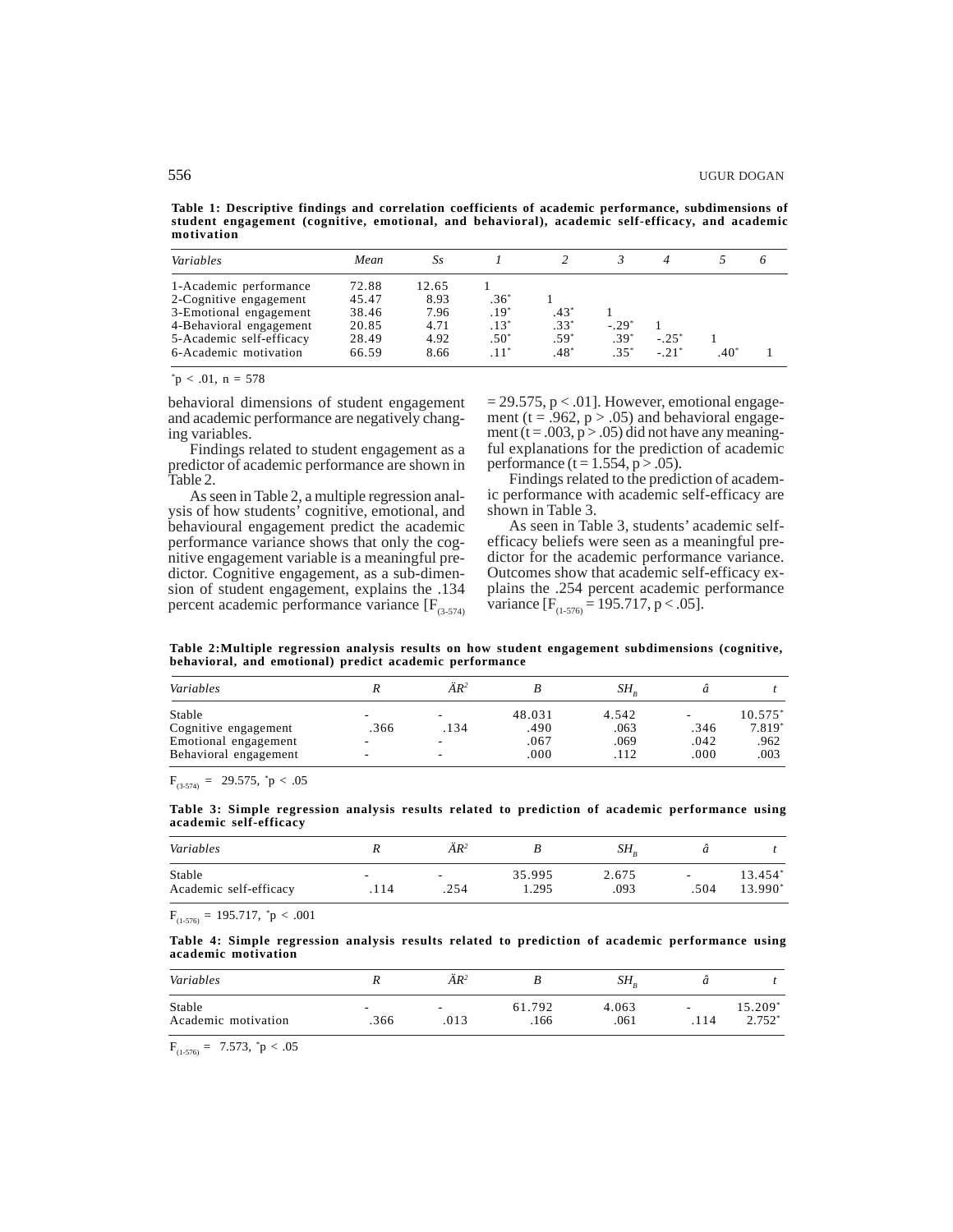Findings related to the prediction of academic performance using academic motivation beliefs are shown in Table 4.

As seen in Table 3, a simple regression analysis of how students' academic motivation beliefs predict academic performance variances shows that academic motivation is meaningful for academic performance variables. Academic motivation was seen to explain the 0.13 percent academic performance variance  $[F_{(1-576)} = 7.573$ ,  $p < .05$ ].

### **DISCUSSION**

In this research, the relationship between academic performance, student engagement (cognitive, emotional, and behavioural), academic motivation, and self-efficacy was analysed in middle and high school students; a study to determine whether student engagement (cognitive, emotional, and behavioral), academic motivation, and self-efficacy predicts academic performance variances in adolescents followed the analysis.

The first findings of the research indicated that academic performance can be determined by cognitive engagement, and the sub-dimension of student engagement, but cannot be determined by the emotional and behavioural subdimensions. In the correlation analysis additionally made after these findings, cognitive engagement and academic performance were related at a medium level, while behavioral, emotional engagement and academic performance were seen to have low and meaningful levels. Findings are partially consistent with research results (Hepinger 2004; Rotermund 2011; Stafford 2011; Tinto 1993). In a structural equation modeling designed by Rotermunda, cognitive and behavioral engagement predicted success directly, and emotional engagement predicted success indirectly. The studies by Wang and Holcombe (2010) and Wang et al. (2015) demonstrated that success is predicted by all sub-dimensions of student engagement: cognitive, emotional, and behavioural while Wang et al. (2015) found opposite results to the result of this study which suggests that emotional engagement predicted academic success directly. One likely reason for the discrepancy between the present research findings and the literature includes the fact that the present study encompassed a wider target population, including both middle and high school students. A review of the literature demonstrates that some previous studies were conducted with

either high school or middle school students. For example, the study by Wang and Holcombe (2010) included only middle school students, whereas Hepinger's study included only high school students. Nevertheless, most of these studies conducted abroad included a wide range of work groups. For example, Rotermund's (2011) study was conducted with more than 16,000 high school students, and Stafford (2011) conducted his study with  $1,549$  9<sup>th</sup>- and  $10<sup>th</sup>$ -grade students; in contrast, 578 participants participated in the current research. The researcher anticipates that, if this study had been conducted with more participants (similar to those mentioned), it may have led to much different findings.

Our literature also revealed some differences between the behavioral engagement observed in our study and the behavioral engagement reflected in studies described in the literature. Behavioral engagement, often referred to as participation in school activities, was considered in the scale developed for this study as "regular attendance, being loyal to school rules, and not getting into trouble in school." In terms of this definition, an evaluation of the findings of this study suggests that regular attendance and obedience to school rules, only, does not bring about success. In the scale developed for this research, emotional engagement items are coherent to the literature. It is interesting to note, however, that the literature points to a positive relationship between emotional engagement and academic performance or success, but the present research findings contradict that finding. According to research findings, having positive feelings towards teachers, management, and school is not enough to be successful. A general evaluation about student engagement demonstrates that regular attendance, obeying rules, and having positive feelings towards teachers, management, and school, alone, is not enough to be successful or to have a satisfactory academic performance. An exploratory factor analysis revealed that, with respect to cognitive engagement, the items with the highest factor-loading values are "I spend a lot of time on my studies and homework," "I give all my attention to the lesson in the class," "I do my homework (work about the school) on time," and "I work as hard as I can for my lessons." It is not surprising that the contents of these values result in success. Doing of homework and giving attention to the lessons are seen as the most critical criteria for success.

Other findings from the research suggest that self-efficacy predicts academic performance and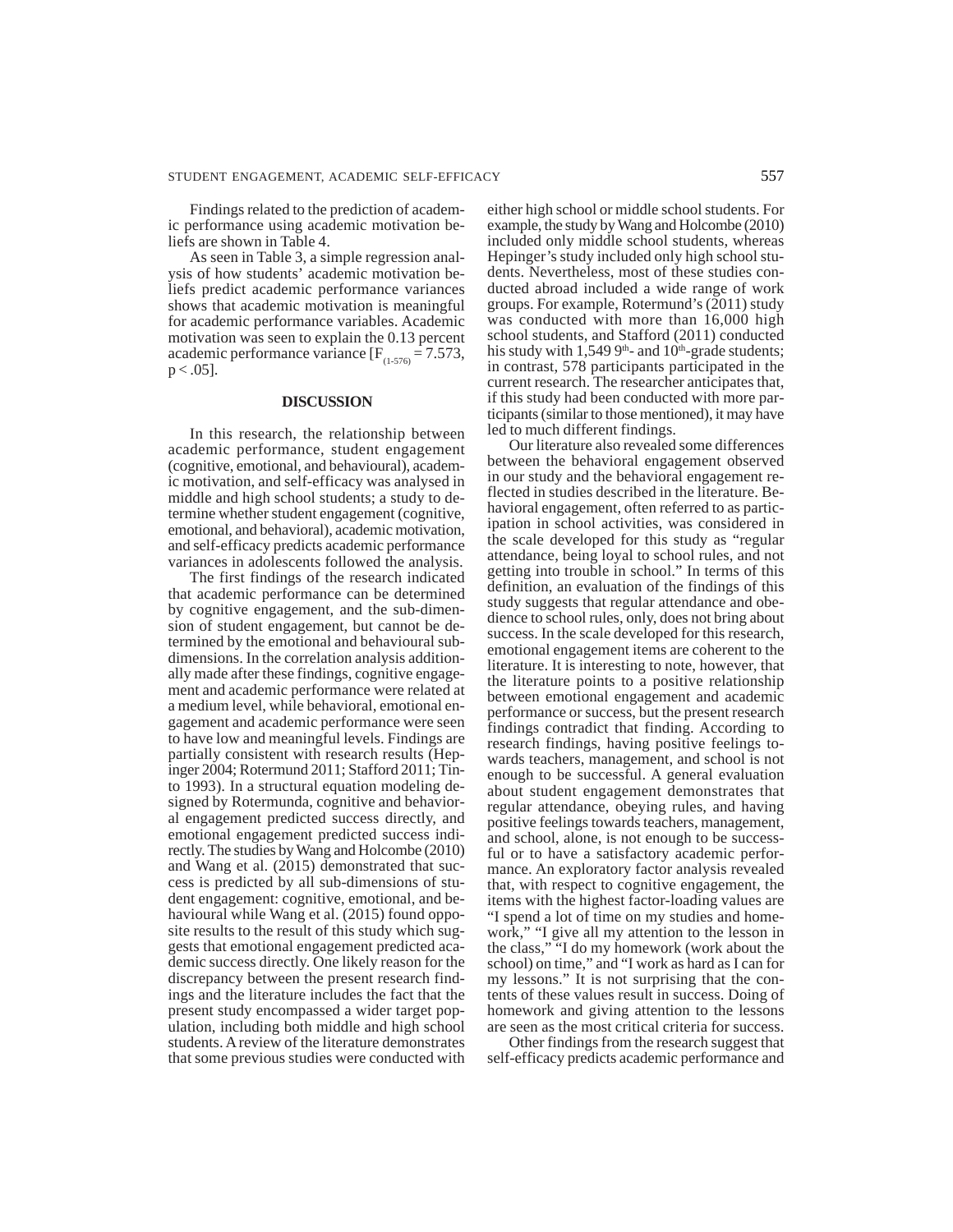that there is a moderate relationship between selfefficacy and academic performance. In reviewing the literature, the researcher found several studies suggesting that self-efficacy predicts academic performance and that the two have a correlational relationship (Adeyemo 2007; Baker 2015; Brown et al. 1989; Carroll et al. 2009; Chemers et al. 2001; Clay-Spotser 2015; Feldman and Kubota 2015; Galla et al. 2014; Gore 2006; Hampton and Mason 2003; Lent et al. 1986; McIlroy et al. 2015; Mone et al. 1995; Motlagh et al. 2011; Pajares and Johnson 1996; Wang and Neither 2015; Wood and Locke 1987; Yazici et al. 2011; Yusuf 2011; Zimmerman et al. 1992). A review of the literature confirms that the findings of the research can be regarded as expected. Students' strong beliefs in their academic capacities result in academic performance. Additionally, self-efficacy is the strongest predictor when compared with other academic performance variance predicting variables.

Finally, the research findings suggest that academic motivation meaningfully predicts academic performance and these two have a positive and meaningful relationship. The results of the studies described in the literature are in agreement with this suggestion (Amrai et al. 2011; Bakhtiarvand et al. 2011; Guay et al. 2010; Lee et al. 2012; Önder et al. 2014; Soufi et al. 2014; Wormington et al. 2012). Based on the definition of academic motivation by Tucker et al. (2002) as "the element determining student's investments and engagement", it is reasonable to assume that academic motivation predicts academic performance. An understanding of students' academic motivation levels is considered to be a crucial factor in achieving success.

### **CONCLUSION**

An evaluation of the research findings from a holistic perspective made us to conclude that self-efficacy is the strongest predictor of academic performance, or academic success, of middle and high school students. The present research also suggested that academic motivation and cognitive engagement, a subdimension of student engagement, predicts academic performance. It also made us to know that the two are related. Students who believe in their self-efficacy and who are able and willing to act academically will be able to motivate themselves to learn

and thereby fulfill the cognitive activities required to help them become successful.

# **RECOMMENDATIONS**

The following recommendations can be made to the researchers;

- Many researches with big samples need to be conducted in order to make a very clear distinction between these variables.
- Teachers should provide positive oral inspirations to support students' academic selfefficacy.
- Teachers should show positive attitudes which helps to motivate students in learning contexts.
- The results showed that while affective engagement and behavioral engagement did not make a contribution to prediction of academic performance, cognitive engagementmade a contribution to prediction of academic performance. In this regard, it needs to be given more attention to activities relevant to cognitive engagement in learning settings.
- The results also showed that academic selfefficacy and academic motivation jointly made positive contributions to the prediction of academic performance. Because of this, students are required to gather experiences related to increasing academic motivation and academic self-efficacy in schools.

# **LIMITATIONS OF THE RESEARCH AND DIRECTIONS FOR FUTURE RESEARCH**

There were some limitations in the present research. Subsequent researches can be planned to analyze variables predicting academic success which has to beconducted on either high or middle school, but not jointly. Again, as in the examples in literature, planning and applications of research with higher numbers of participants can be beneficial if the results are compared with other researches conducted abroad. To better understand the concepts and also reveal the relationships which exist among other variables, school engagement, concepts related to academic motivation, self-efficacy and academic performance can be evaluated with associative studies. Based on these limitations, the research was conducted in Mugla, Istanbul, Manisa and Bolu. It would be beneficial to plan a research that includes other territories and cities in order to in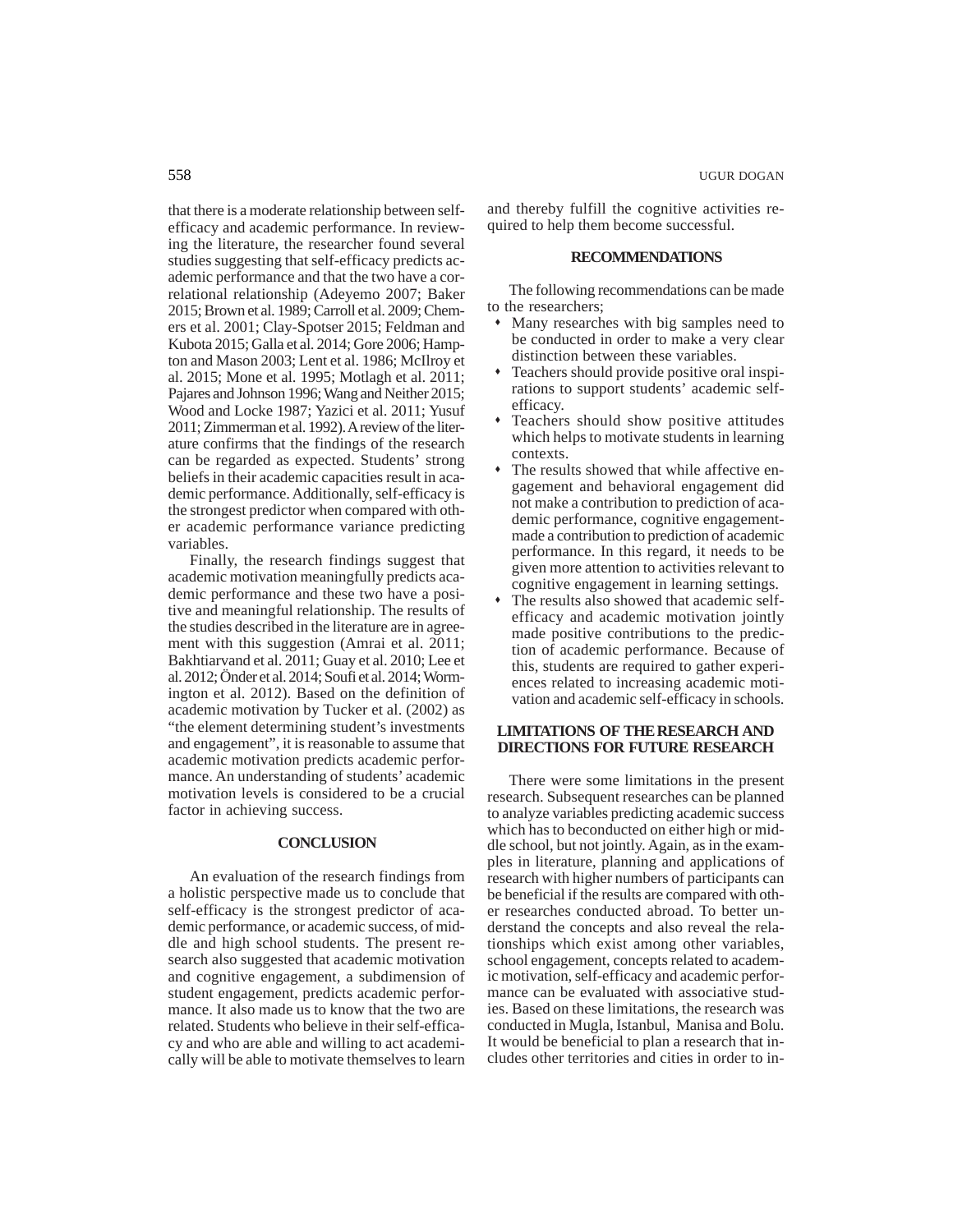crease academic performance, both scientifically and for application purposes.

### **REFERENCES**

- Adeyemo DA 2007. Moderating influence of emotional intelligence on the link between academic self-efficacy and achievement of university students. *Psychology Developing Societies*, 19: 199-213. doi: 10.1177/097133360701900204
- Amrai K, Motlagh SE, Zalani HA, Parhon H 2011. The relationship between academic motivation and academic achievement students. *Procedia - Social and Behavioral Sciences*, 15: 399-402. doi: 10.1016/ j.sbspro.2011.03.111
- Baker MMH 2015. *The Relationship of Technology Use with Academic Self-efficacy and Academic Achievement in Urban Middle School Students*. PhD Thesis, Unpublished. United States: Johnson and Wales University.
- Bakhtiarvand F, Ahmadian S, Delrooz K, Farahani HA 2011. The moderating effect of achievement motivation on relationship of learning approaches and academic achievement. *Procedia - Social and Behavioral Sciences*, 28: 486-488. doi: 10.1016/ j.sbspro.2011.11.093
- Bandura A 1977. Self-efficacy: Toward a unifying theory of behavioral change. *Psychological Review*, 84: 191-215.
- Bandura A 2006. *Guide for Constructing Self-efficacy Scales; Self-efficacy Beliefs of Adolescents.* 5th Edition*.* Greenwich, CT: Information Age Publishing.
- Bozanoglu I 2004. Academic motivation scale: Development, reliability, validity. *Ankara University, Journal of Faculty of Educational Sciences*, 37: 83-98.
- Brown SD, Lent RW, Larkin KC 1989. Self-efficacy as a moderator of scholastic aptitude-academic performance relationships. *Journal of Vocational Behav*ior, 35: 64-75. doi: 10.1016/0001-8791(89)90048-1.
- Carroll A, Houghton S, Wood R, Unsworth K, Hattie J, Gordon L, Bower J 2009. Self-efficacy and academic achievement in Australian high school students: The mediating effects of academic aspirations and delinquency. *Journal of Adolescence*, 32: 797-817. doi: 10.1016/j.adolescence.2008.10.009.
- Çelikkaleli Ö, Gündogdu M, Kiran-Esen B 2006. Questionnaire for measuring self-efficacy in youths: Validity and reliability study. *Eurasian Journal of Educational Research,* 25: 62-72.
- Chemers MM, Hu L,Garcia BF 2001. Academic selfefficacy and first year college student performance and adjustment. *Journal of Educational Psychology,* 93: 55-64. doi: 10.1037/0022-0663.93.1.55
- Clay-Spotser H 2015. *Self-efficacy, Locus of Control, and Parental Involvement on Students' Academic Achievement*. PhD Thesis, Unpublished, United States: Walden University.
- Connell JP, Spencer MB, Aber JL 1994. Educational risk and resilience in African American youth: Context, self, action, and outcomes in school. *Child Development*, 65: 493-506.
- Croninger R, Lee V 2001. Social capital and dropping out of high school: Benefits to at-risk students of teachers' support and guidance. *The Teachers College Record*, 103: 548-581.
- Dogan U 2014. Validity and reliability of student engagement scale. *Bartin University Journal of Faculty of Education*, 3: 309-403. doi: 10.14686/BUE-FAD.201428190
- Dörnyei Z 2000. Motivation in action: Towards a process oriented conceptualization of student motivation. *British Journal of Educational Psychology*, 70: 519-538.
- Eccles JS, Midgley C, Wigfield A, Buchanan CM, Reuman D, Flanagan C, Mac Iver D 1993. Development during adolescence: The impact of stage-environment fit on young adolescents' experiences in schools and in families. *American Psychologist*, 48: 90-101. doi: 10.1037/0003-066X.48.2.90
- Feldman BD, Kubota M 2015. Hope, self-efficacy, optimism, and academic achievement: Distinguishing constructs and levels of specificity in predicting college grade-point average. *Learning and Individual Difference*, 37: 210-216. doi: 10.1016/j.lindif. 2014. 11.022
- Field A 2005. *Discovering Statistics Using IBM SPSS Statistics.* 2nd Edition. California: Sage Publications.
- Finn JD 1993. *School Engagement and Students at Risk*. Washington DC: National Center for Education Statistics.
- Frey A, Ruchkin V, Martin A, Schwab-Stone M 2009. Adolescents in transition: School and family characteristics in the development of violent behaviors entering high school. *Child Psychiatry and Human Development*, 40: 1-13.
- Galla BM, Wood JJ, Tsukayama E, Kim H, Chiu AW, Langer DA 2014. A longitudinal multilevel model analysis of the within-person and between-person effect of effortful engagement and academic self-efficacy on academic performance. *Journal of School Psycholog*y, 52: 295-308. doi: 10.1016/j.jsp.2014.04.001
- Goodenow C 1993. Classroom belonging among early adolescent students' relationships to motivation and achievement. *The Journal of Early Adolescence*, 13: 21-43.
- Gore PA 2006. Academic self-efficacy as a predictor of college outcomes: Two incremental validity studies. *Journal of Career Assessment*, 14: 92-115. doi: 10. 1177/1069072705281367
- Guay F, Ratelle CF, Roy A, Litalien D 2010. Academic self-concept, autonomous academic motivation, and academic achievement: Mediating and additive effects. *Learning and Individual Differences*, 20: 644-653. doi: 10.1016/j.lindif.2010.08.001
- Hampton NZ, Mason E 2003. Learning disabilities, gender, sources of efficacy, self-efficacy beliefs, and academic achievement in high school students. *Journal of School Psychology*, 41: 101-112. doi: 10.1016/ S0022-4405(03)00028-1
- Hepinger PL 2004. *Block Scheduled and Traditionally Scheduled Pennsylvania High Schools: A Comparison of Student Academic Achievement and Engagement.* PhD Thesis, Unpublished. United States: Indiana University of Pennsylvania.
- Lee NC, Krabbendam L, Dekker S, Boschloo A, de Groot RHM, Jolles J 2012. Academic motivation mediates the influence of temporal discounting on academic achievement during adolescence. *Trends in Neuroscience and Education*, 1: 43-48. doi: 10.1016/ j.tine.2012.07.001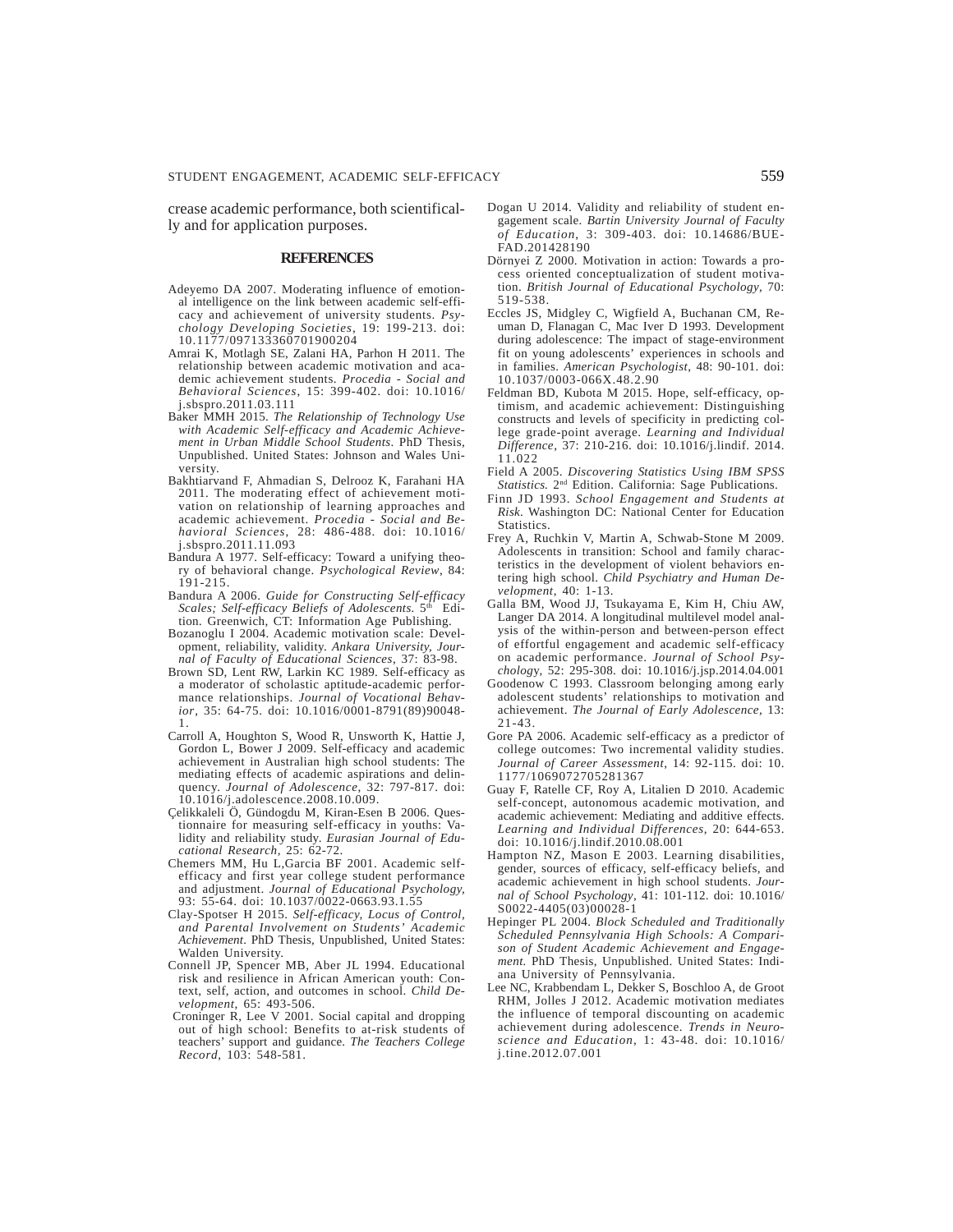- Lee VE, Smith JB, Croninger RG 1997. How high school organization influences the equitable distribution of learning in mathematics and science. *Sociology of Education,* 70: 128-150.
- Lent RW, Brown SD, Larkin, KC 1986. Self-efficacy in the prediction of academic performance and perceived career options. *Journal of Counseling Psychology*, 33: 265-269.
- Liem AD, Lau S, Nie Y 2008. The role of self-efficacy, task value, and achievement goals in predicting learning strategies, task disengagement, peer relationship, and achievement outcome. *Contemporary Educational Psychology*, 33: 486-512.
- Lin T 2012. *Student Engagement and Motivation in the Foreign Language Classroom*. PhD Thesis Unpublished. United States: Washington State University.
- Majer JM 2009. Self-efficacy and academic success among ethnically diverse first generation community college students. *Journal of Diversity in Higher Education*, 2: 243-250.
- McIlroy D, Poole K, Ursavas ÖF, Moriarty A 2015. Distal and proximal associates of academic performance at secondary level: A mediation model of personality and self-efficacy. *Learning and Individual Differences*, 38: 1-9. doi: 10.1016/j.lindif.2015.01.004
- Mone MA, Baker DD, Jeffries F 1995. Predictive validity and time dependency of self-efficacy, self-esteem, personal goals, and academic performance. *Educational and Psychological Measurement*, 55: 716- 727. doi: 10.1177/0013164495055005002
- Motlagh SE, Amrai K, Yazdani MJ, Abderahim, HA, Souri H 2011. The relationship between self-efficacy and academic achievement in high school students. *Procedia - Social and Behavioral Sciences*, 15: 765- 768. doi: 10.1016/j.sbspro.2011.03.180
- Mounts NS, Steinberg L 1995. An ecological analysis of peer influence on adolescent grade point average and drug use. *Developmental Psychology*, 31: 915-922.
- Multon KD, Brown SD, Lent RW 1991. Relation of self-efficacy beliefs to academic outcomes: A metaanalytic investigation. *Journal of Counseling Psychology*, 38: 30-38.
- Muris P 2001. A brief questionnaire for measuring selfefficacy in youths. *Psychopathology and Behavioral Assessment*, 23: 145-149.
- Onder I, Besoluk S, Iskender M, Masal E, Demirhan E 2014. Circadian preferences sleep quality and sleep patterns, personality, academic motivation and academic achievement of university students. *Learning and Individual Differences*, 32: 184-192. doi: 10.1016/j.lindif.2014.02.003
- Pajares F, Johnson, MJ 1996. Self-efficacy beliefs and the writing performance of entering high school students. *Psychology in the Schools*, 33: 163-175.
- Pascarella ET, Terenzini PT 2005. *How College Affects Students: A Third Decade of Research*. San Francisco: Jossey-Bass.
- Patrick H, Ryan AM, Kaplan A 2007. Early adolescents' perceptions of the classroom social environment, motivational beliefs, and engagement. *Journal of Educational Psychology*, 99: 83-98.
- Ransdell S 2001. Predicting college success: The importance of ability and non-cognitive variables. *International Journal of Educational Research*, 35: 357-364.
- Rotermund SL 2011. *The Role of Psychological Precursors and Student Engagement in a Process Model*

*of High School Dropout*. PhD Thesis, Unpublished. United States: University of California.

- Skinner EA, Kindermann TA, Furrer CJ 2009. A motivational perspective on engagement and disaffection conceptualization and assessment of children's behavioral and emotional participation in academic activities in the classroom. *Educational and Psychological Measurement*, 69: 493-525.
- Soufi S, Damirchi ES, Sedghi N, Sabayan B 2014. Development of structural model for prediction of academic achievement by global self-esteem, academic self-concept, self-regulated learning strategies and autonomous academic motivation. *Procedia - Social and Behavioral Sciences*, 114: 26-35. doi: 10.1016/ j.sbspro.2013.12.651
- Stafford RE 2011. *Evaluation of the Student Engagement Instrument: Measurement Invariance across Economic Status and Association with Academic Achievement*. Master Thesis, Unpublished. United States: Southeastern Louisiana University, Ann Arbor.
- Steinherg LD, Brown BB, Dornhusch SM 1996. *Beyond Classroom: Why School Reform Has Failed and What Parents Need to Do*. New York: Simon and Schuster.
- Thijs J, Verkuyten M 2008. Peer victimization and academic achievement in a multiethnic sample: The role of perceived academic self-efficacy. *Journal of Educational Psychology*, 100: 754-764.
- Tinto V 1993. *Leaving College: Rethinking the Causes and Cures of Student Attrition.* 2nd Edition*.* Chicago: The University of Chicago Press.
- Tucker CM, Zayco RA, Herman KC, Reinke WM, Trujillo M, Carraway K, Wallack C, Ivery PD 2002. Teacher and child variables as predictors of academic engagement among low income African American children. *Psychology in the Schools*, 39: 477-488. doi: 10.1002/pits.10038
- Turner JC, Midgley C, Meyer DK, Gheen M, Anderman EM, Kang Y, Patrick H 2002. The classroom environment and students' reports of avoidance strategies in mathematics: A multimethod study. *Journal of Educational Psychology*, 94: 88-106. doi: 10.1037/ 0022-0663.94.1.88
- Voelkl KE 1995. School warmth, student participation, and achievement. The *Journal of Experimental Education*, 63: 127-138.
- Walker CO, Greene BA 2009. The relations between student motivational beliefs and cognitive engagement in high school. *Journal of Educational Research*, 102: 463-472.
- Wang CW, Neihart M 2015. Academic self-concept and academic self-efficacy: Self-beliefs enable academic achievement of twice-exceptional students. *Roeper Review*, 37: 63-73. doi: 10.1080/02783193. 2015. 1008660
- Wang M, Holcombe R 2010. Adolescents' perceptions of school environment, engagement, and academic achievement in middle school. *American Educational Research Journal*, 47: 633-662. doi: 10.3102/ 0002831209361209
- Wang M, Chow A, Hofkens T, Salmela-Aro K 2015. The trajectories of student emotional engagement and school burnout with academic and psychological